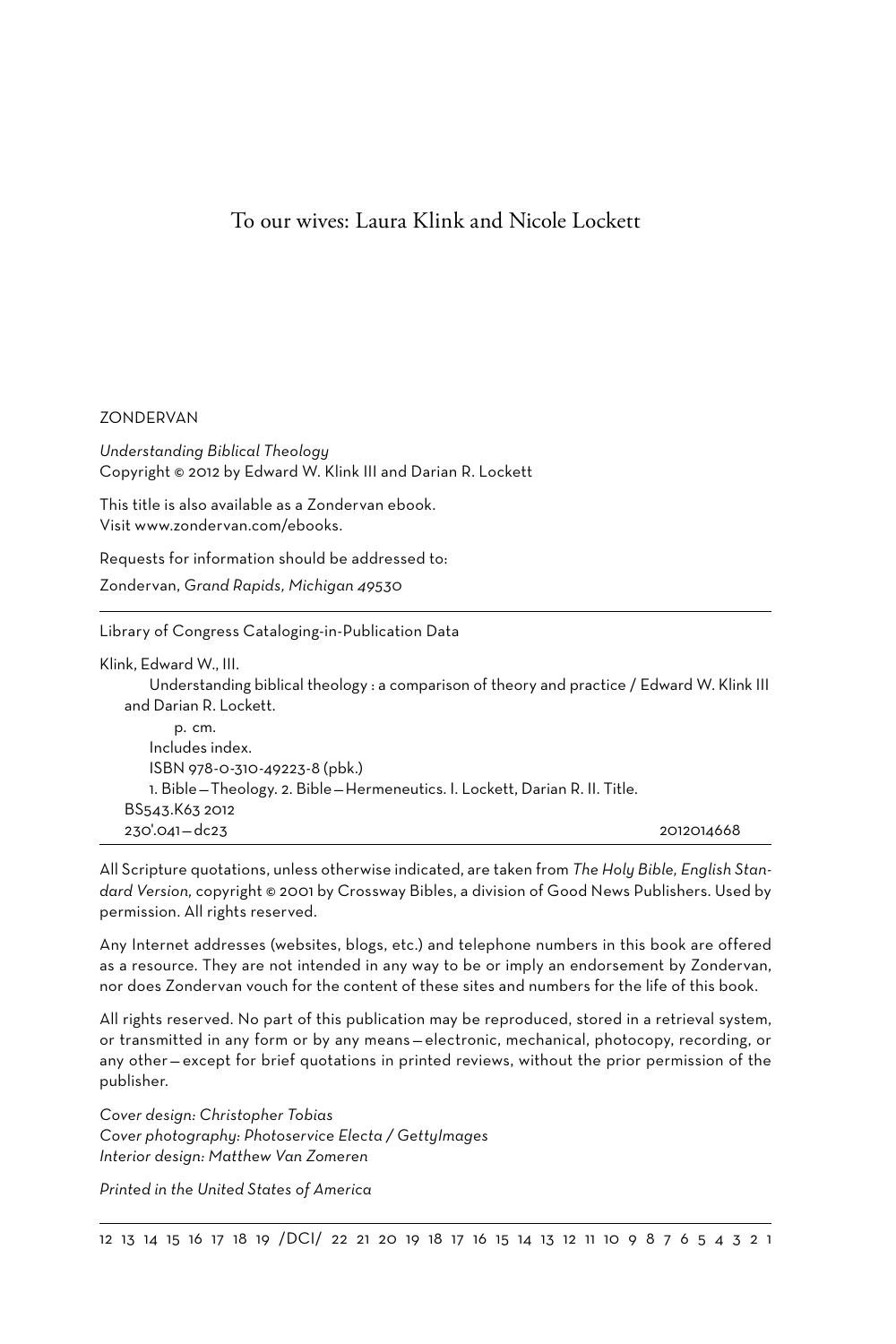# **CONTENTS**

|              | $Abbreviations \ldots \ldots \ldots \ldots \ldots \ldots \ldots \ldots \ldots \ldots \ldots \ldots 11$ |
|--------------|--------------------------------------------------------------------------------------------------------|
| Introduction | A SPECTRUM OF BIBLICAL THEOLOGY 13                                                                     |
| Part 1       | TYPE 1: BIBLICAL THEOLOGY AS HISTORICAL DESCRIPTION                                                    |
|              | Chapter 1. Biblical Theology as Historical                                                             |
|              | Chapter 2. Biblical Theology as Historical                                                             |
|              | Description: James Barr43                                                                              |
| Part 2       | TYPE 2: BIBLICAL THEOLOGY AS HISTORY OF REDEMPTION                                                     |
|              | Chapter 3. Biblical Theology as History of                                                             |
|              |                                                                                                        |
|              | Chapter 4. Biblical Theology as History of Redemption:                                                 |
| Part 3       |                                                                                                        |
|              | TYPE 3: BIBLICAL THEOLOGY AS WORLDVIEW-STORY                                                           |
|              | Chapter 5. Biblical Theology as Worldview-Story:                                                       |
|              | Chapter 6. Biblical Theology as Worldview-Story:                                                       |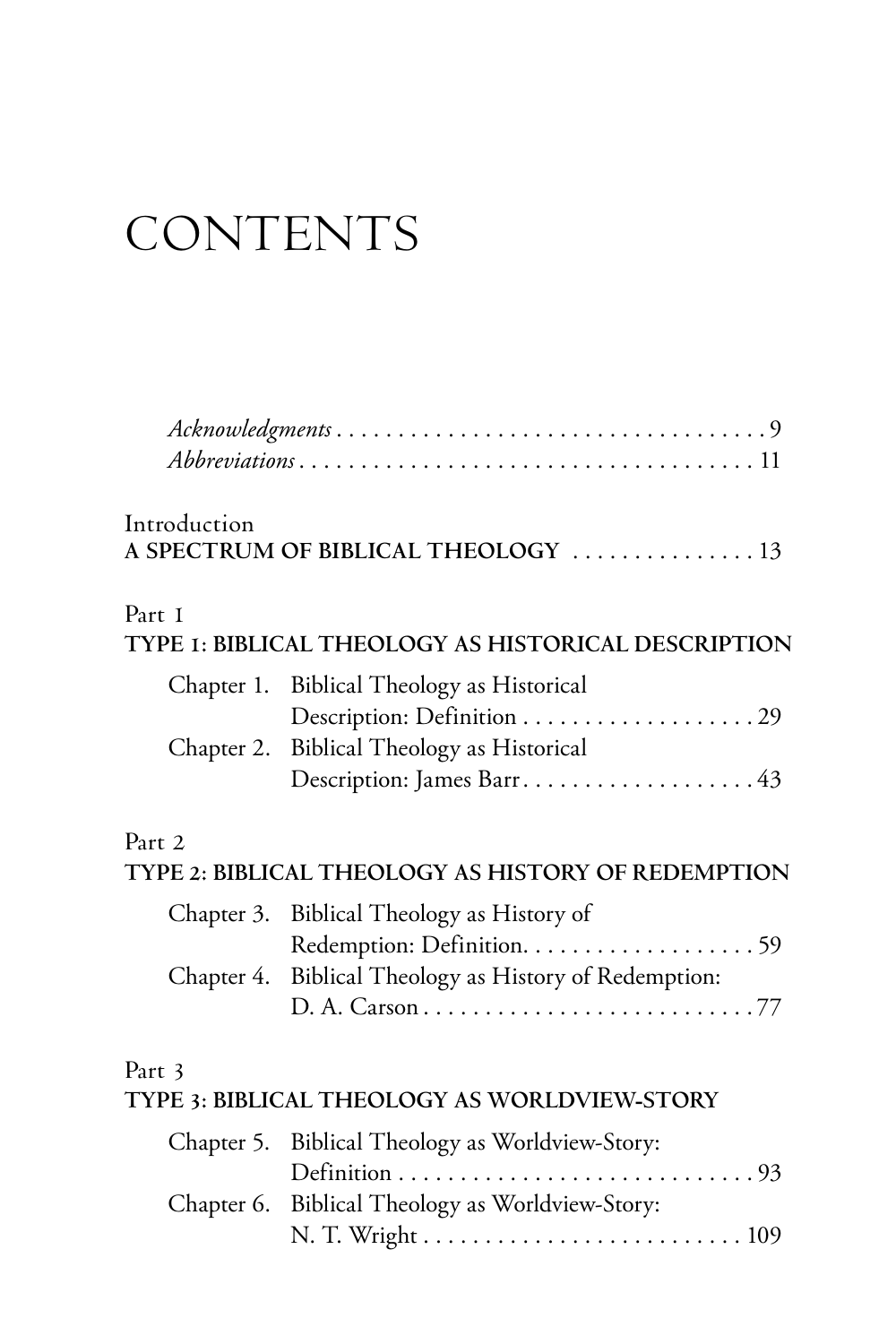### Part 4 **TYPE 4: BIBLICAL THEOLOGY AS CANONICAL APPROACH**

| Chapter 7. Biblical Theology as Canonical Approach: |  |
|-----------------------------------------------------|--|
|                                                     |  |
| Chapter 8. Biblical Theology as Canonical Approach: |  |
|                                                     |  |

### Part 5

### **TYPE 5: BIBLICAL THEOLOGY AS THEOLOGICAL CONSTRUCTION**

| Chapter 9. Biblical Theology as Theological Construction:  |
|------------------------------------------------------------|
|                                                            |
| Chapter 10. Biblical Theology as Theological Construction: |
|                                                            |
|                                                            |

### Conclusion

| UNDERSTANDING BIBLICAL THEOLOGY 183 |  |
|-------------------------------------|--|
|                                     |  |
|                                     |  |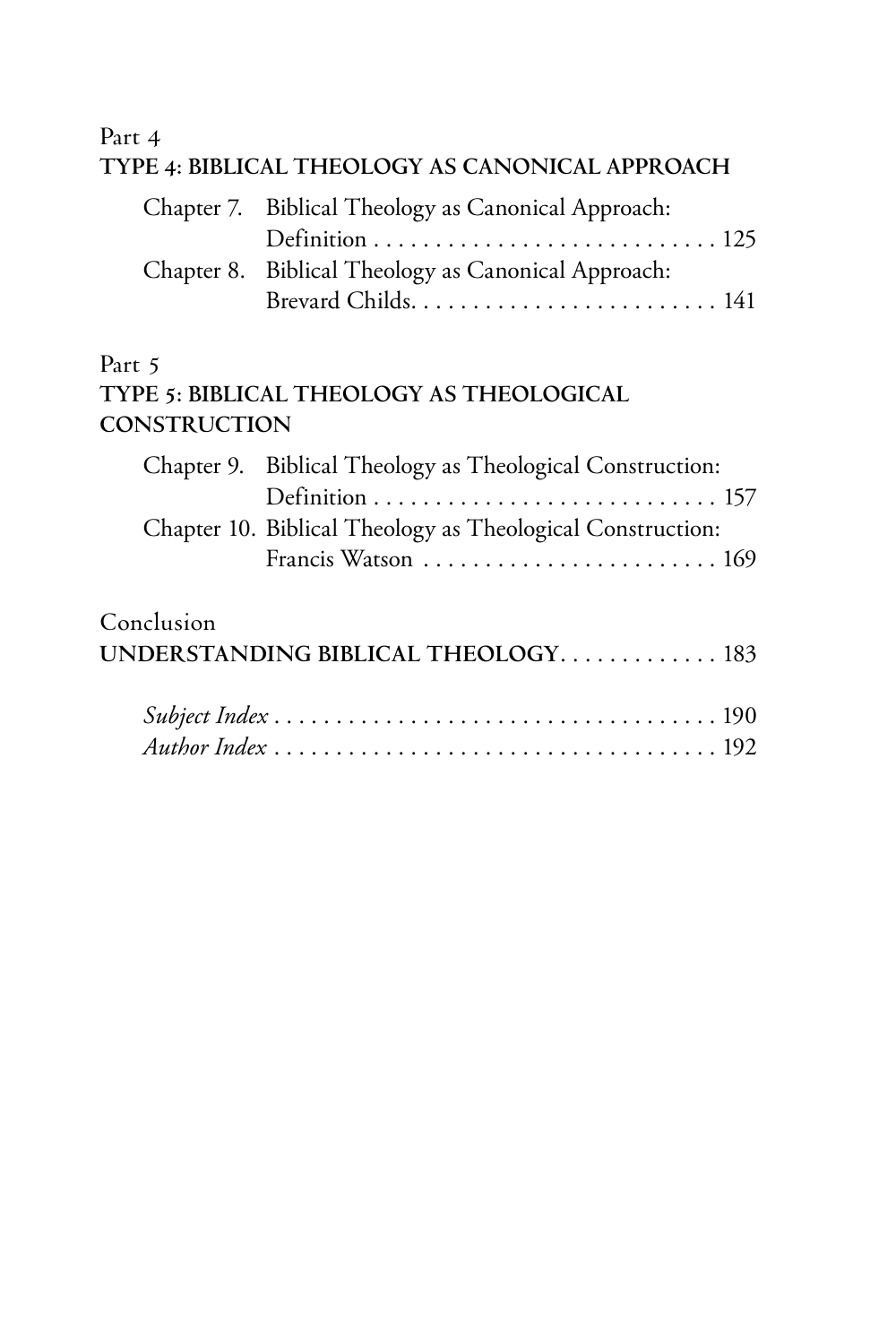## BIBLICAL THEOLOGY AS HISTORICAL DESCRIPTION: DEFINITION

The first type of biblical theology (BT1) has many similarities to the influential History of Religions School<sup>1</sup> in the nineteenth and early twentieth century, in which a new picture emerged of the people, ideas, and institutions of the ancient world. This new picture resulted in a purely descriptive study of the Bible. The most important advocate for making the descriptive approach a dominant type of biblical theology is Krister Stendahl. In 1962, Stendahl provided what has become a definitive statement of what we are calling BT1. 2 According to him, this new picture of the Bible was rooted in a growing empathy for the Bible's own patterns of thought:

It became a scholarly ideal to creep out of one's Western and twentiethcentury skin and identify oneself with the feelings and thought patterns of the past. The distance between biblical times and modern times was stressed, and the difference between biblical thought and systematic theology became much more than that of diversification over against systematization or of concrete exemplification over against abstract propositions. What emerged was a descriptive study of biblical thought. $^3$ 

3. Ibid., 418.

<sup>1.</sup> The History of Religions School is the name given to a group of Protestant scholars in Germany over a century ago who intended to understand the OT and NT as religion(s) within the context of their historical environments, including a comparison with other religions of that time and region. Cf. Richard N. Soulen, *Handbook of Biblical Criticism* (2nd ed.; Atlanta: John Knox, 1981), 167 –68.

<sup>2.</sup> Krister Stendahl, "Biblical Theology, Contemporary," in *IDB*, 1:418–32.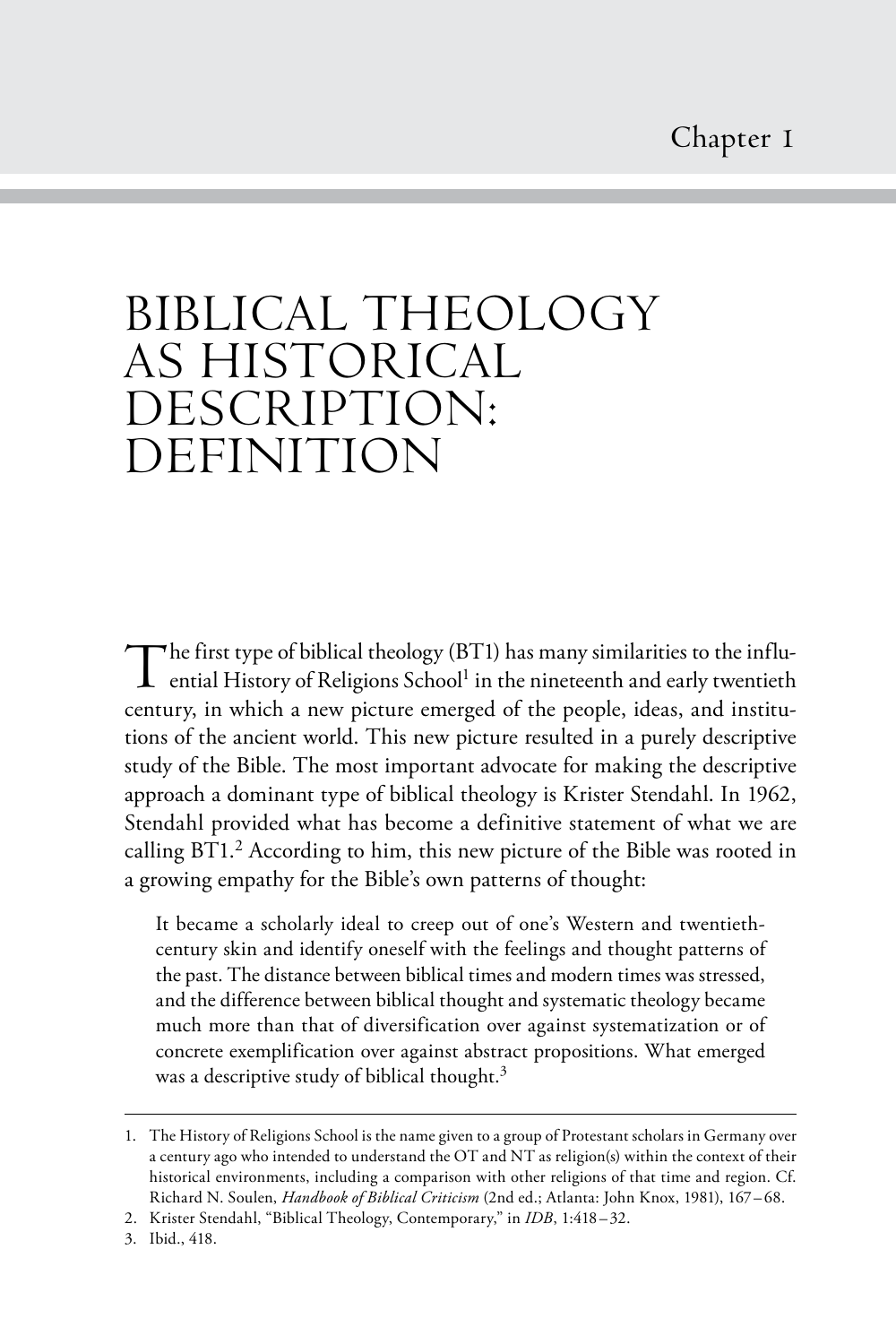### 30 • Type 1: Biblical Theology as Historical Description

Stendahl calls this new phenomenon a "mature outgrowth of the historical and critical study of the Scriptures.<sup>"4</sup> The descriptive approach waived or intentionally kept out of sight— any concern for present-day religion and faith. The History of Religions School had emphasized the widening of the gap "between our time and the time of the Bible, between West and East, between the questions self-evidently raised in modern minds and those presupposed, raised, and answered in the Scriptures."5 Thus, Stendahl, employing a method similar to a History of Religions approach, explicated this divide between two poles— past and present— with the following qualifying methodological questions: "What *did* it mean?" and "What *does* it mean?" (Or more simply, "what it meant" and "what it means"). The former, "what it meant," is alone the task of biblical theology; "what it means" is the task of dogmatics (systematic theology).

The key difference between BT1 and other theological approaches was the question of relevance for today. Neither "liberals" nor "conservatives" had allowed for a gap between the times, for both were methodologically ignorant of the contemporary limitations of the Bible's content. Both were convinced that the Bible contained revelation that was in the form of eternal truth, with little concern for the Bible's historical limitations. The disagreement between liberals and conservatives up to that point concerned the *results* of translating revelation, not whether such a translation was historically possible or appropriate. It was BT1, and its definitive presentation by Stendahl, that desired to free itself from the anachronistic interpretations of its predecessors, and to force itself to accept the hiatus between the time and ideas of the Bible and the time and ideas of the modern world.

Thus, BT1 made certain that history— the specific biblical history— is the sole, mediating category. We are entitling BT1 "Biblical Theology as Historical Description," since its method is entirely controlled by a historicalcritical methodology that is descriptive in nature.

### THE TASK OF BIBLICAL THEOLOGY

What is most certain for BT1 is that biblical theology is *not* the same as doctrinal (systematic) theology. This distinction is important and must be maintained. The reason this is important is because for most "the very idea of 'biblical theology' seems to hang uncertainly in the middle air, somewhere between actual exegesis and systematic theology."6 This middle position has

<sup>4.</sup> Ibid.

<sup>5.</sup> Ibid., 419.

<sup>6.</sup> James Barr, *The Concept of Biblical Theology: An Old Testament Perspective* (London: SCM, 1999), 3.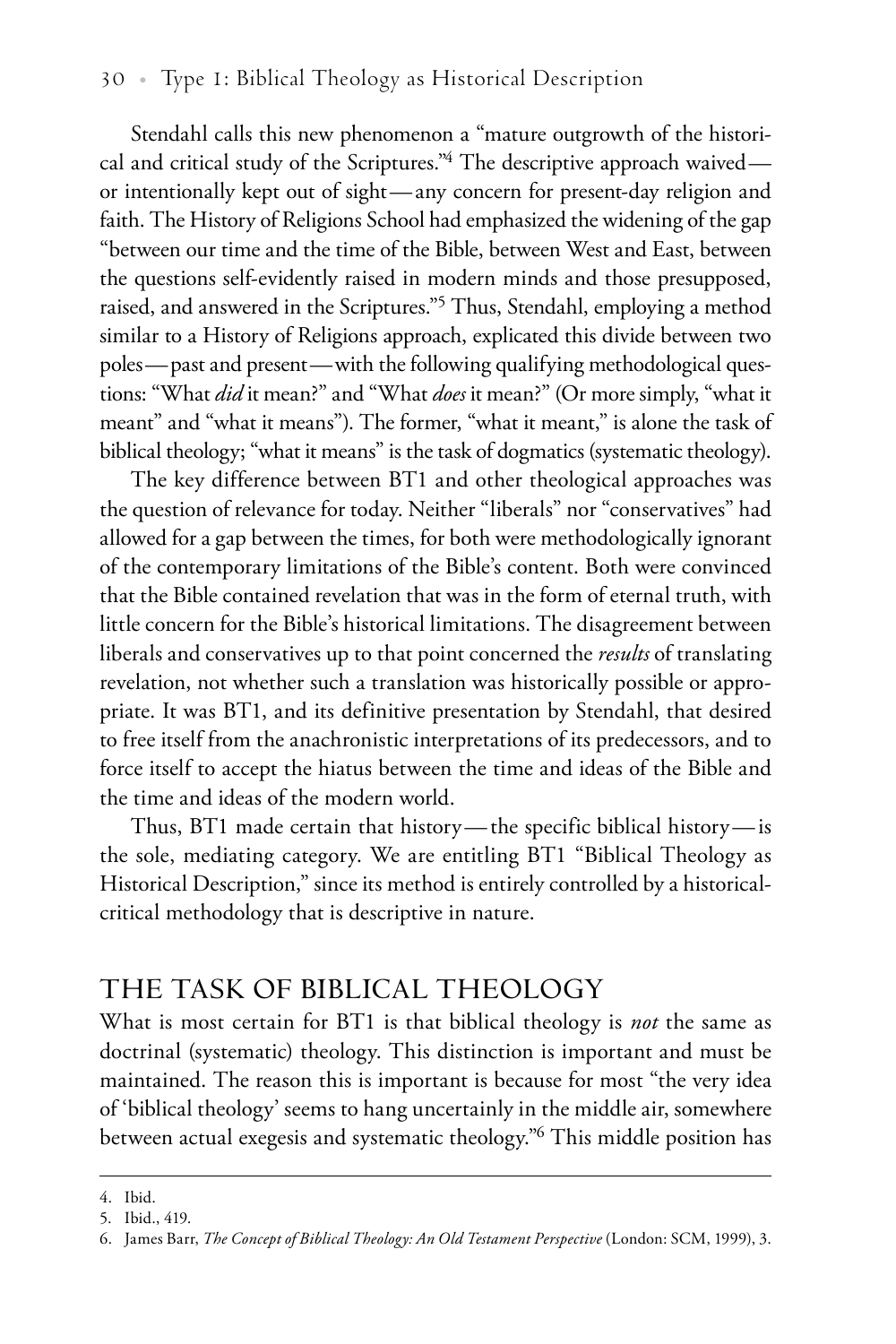often allowed it to be a sort of hybrid— part exegetical and part theological— and even more, has allowed biblical theology to be utilized and claimed by both sides. Hence, most proponents of BT1 quickly separate their biblical theology from a more doctrinal or confessional biblical theology. Stated succinctly, *the task of BT1 is to affirm the exegetical or descriptive nature of biblical theology and deny the theological or normative nature of biblical theology*. This can be supported by several necessary explanations.

First, biblical theology is the theology of the Bible as it existed within the time, languages, and cultures of the Bible itself. It is the theology of the Bible "in its own terms."7 Biblical theology is past-tense theology, not present-tense or contemporary theology. But even if we speak of a biblical "theology," we speak not of a universal theology, or what Stendahl called a "normative" theology, <sup>8</sup> but a theology that has a specific social location: the Bible's social location. That is, we speak of the theology of the Bible as the religion of the Bible's earliest recipients.

BT1, therefore, is entirely controlled by a context far removed from the present context; it is looking not for a theology for today, but for the theology that existed back there and then. Truth statements (or normative judgments) from theology are left for the systematic theologian of contemporary Christianity (religion). Since we are looking for a biblical theology that existed in the context of ancient minds regarding an ancient text, the task of biblical theology can usually be done only by biblical scholars— and almost always is. Even more, because the task is necessarily attentive to original social locations, a further division is commonly created between the two Testaments, or the two Bibles, one Hebrew and one Christian. It is for this reason that most proponents of BT1 reject a two-Testament biblical theology. There can be no pan-biblical theology simply because the "pan" obliterates two very different social-historical-religious contexts.

Second, biblical theology is something new in the sense that it is the result of contemporary research methods. Biblical theology is not, therefore, something already laid down in a past or ancient tradition— the creeds or confessions of the church. "The theology of the Bible, as most modern biblical scholarship has envisaged it, is something that *has still to be discovered*."9 The biblical theologian is not rehearsing what is already known, but is exploring what can be found. Its foundation and its mode of scholarly identification are different in kind from the foundation and mode of scholarly identification of any one of the traditional theological positions or parties.

<sup>7.</sup> This is the oft-stated phrase of Stendahl, "Biblical Theology, Contemporary," 430.

<sup>8.</sup> Krister Stendahl, "Method in the Study of Biblical Theology," in *The Bible in Modern Scholarship* (ed. J. Philip Hyatt; Nashville: Abingdon, 1965), 196 –209.

<sup>9.</sup> Barr, *Concept*, 3.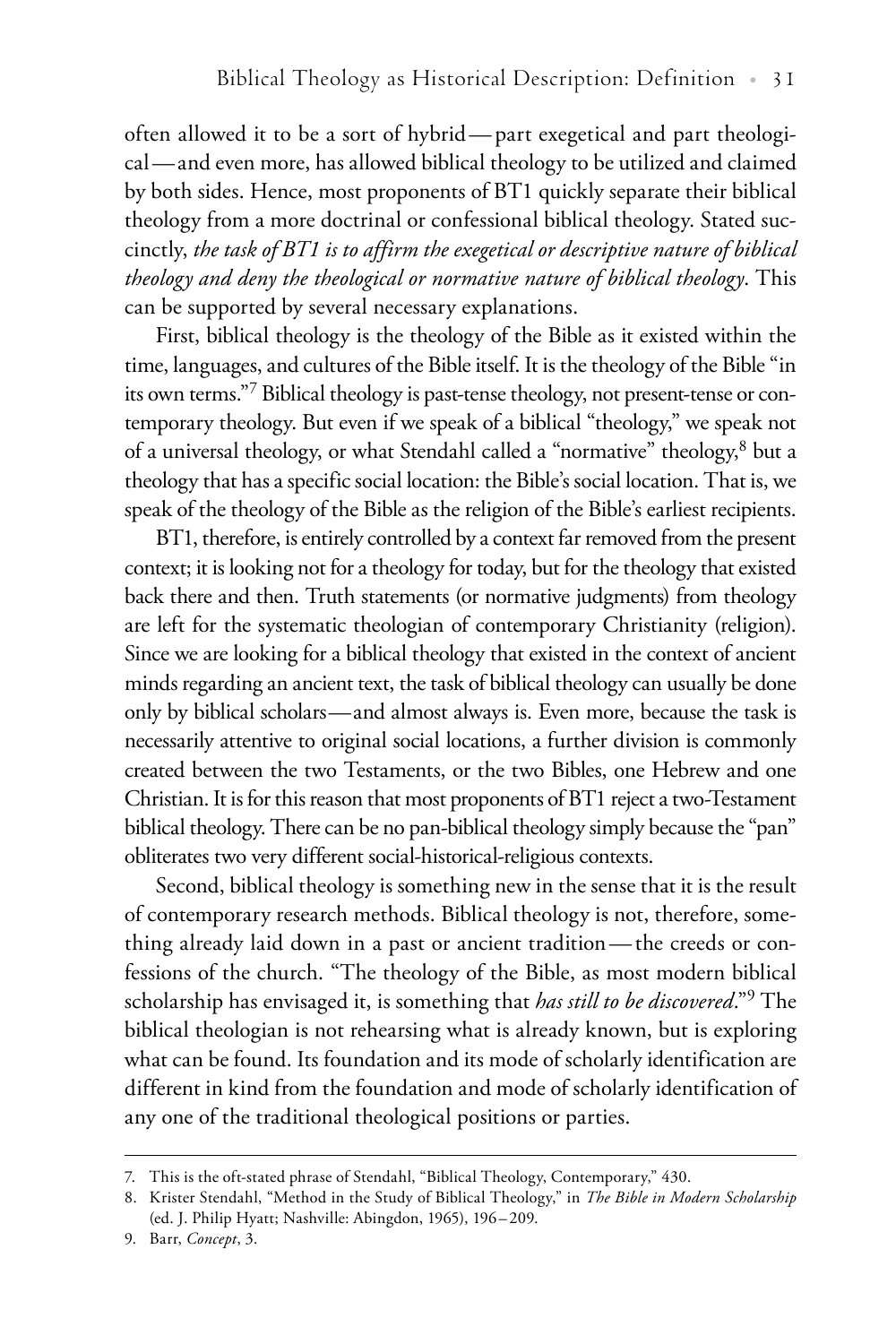### 32 • Type 1: Biblical Theology as Historical Description

In a sense, biblical theology transcends the traditional theologies, not merely between different theological parties and denominations within Protestant Christianity, but also between Protestant and Catholic theologies, even Christian and Jewish theologies. A true theology of the Bible— a true biblical theology— is not confined to one tradition, but absorbs them all without bias or limited foundation. In the end, it becomes a uniting force, a stabilizer, not a proponent of one of the competing traditions. The reason for this is that it does not work from the end of the religious trajectory (today, with all of its different parties), but from the beginning (the past, from the womb of the religion itself). Since BT1 is purely descriptive, it is always working at more accurate descriptions of the theology of the Hebrews or Christians, and it is benefited by each new discovery and each new theory that explains what is unclear or unknown. It is the antithesis of the creed or confession.

Third, biblical theology is an exegetical project. Stated another way, according to BT1 advocates, biblical theology is something that is done by biblical scholars, not by theologians. By holding firmly to the exegetical nature of biblical theology, BT1 makes the determinative factor of its definition the question of historical criticism. 10 John J. Collins explains it this way:

Whether or not one can conceive of a biblical theology grounded in historical criticism obviously depends on whether one insists on a faith commitment that exempts some positions from criticism, or whether one is willing to regard biblical theology as an extension of the critical enterprise that deals with truth-claims and values in open-ended engagements with the text. 11

It is the latter definition of biblical theology that BT1 endorses: a biblical theology that is grounded in historical criticism in such a way that faith commitments are off the table, and a biblical theology that is an extension of the critical enterprise. For this reason some avoid altogether calling the enterprise "biblical theology." John Barton, for example, though adopting the same descriptive method as Stendahl, does not refer to the theology of the Bible as "biblical theology." As Barton explains, "I would rather characterize the kind of theology that is associated with biblical criticism [his alternative title for historical criticism] as *critical theology*."12 By "critical," Barton helpfully guides the understanding of BT1 as a task rooted in the historical-critical

<sup>10.</sup> Robert Morgan, "New Testament Theology," in *Biblical Theology: Problems and Perspectives: In Honor of J. Christiaan Beker* (ed. Steven J. Kraftchick, Charles D. Myers Jr., and Ben C. Ollenburger (Nashville: Abingdon, 1995), 105, considers it fortunate "for the integrity of the discipline" that most NT theologians are trained in historical criticism.

<sup>11.</sup> John J. Collins, *Encounters with Biblical Theology* (Minneapolis: Fortress, 2005), 3.

<sup>12.</sup> John Barton, *The Nature of Biblical Criticism* (Louisville: Westminster John Knox Press, 2007),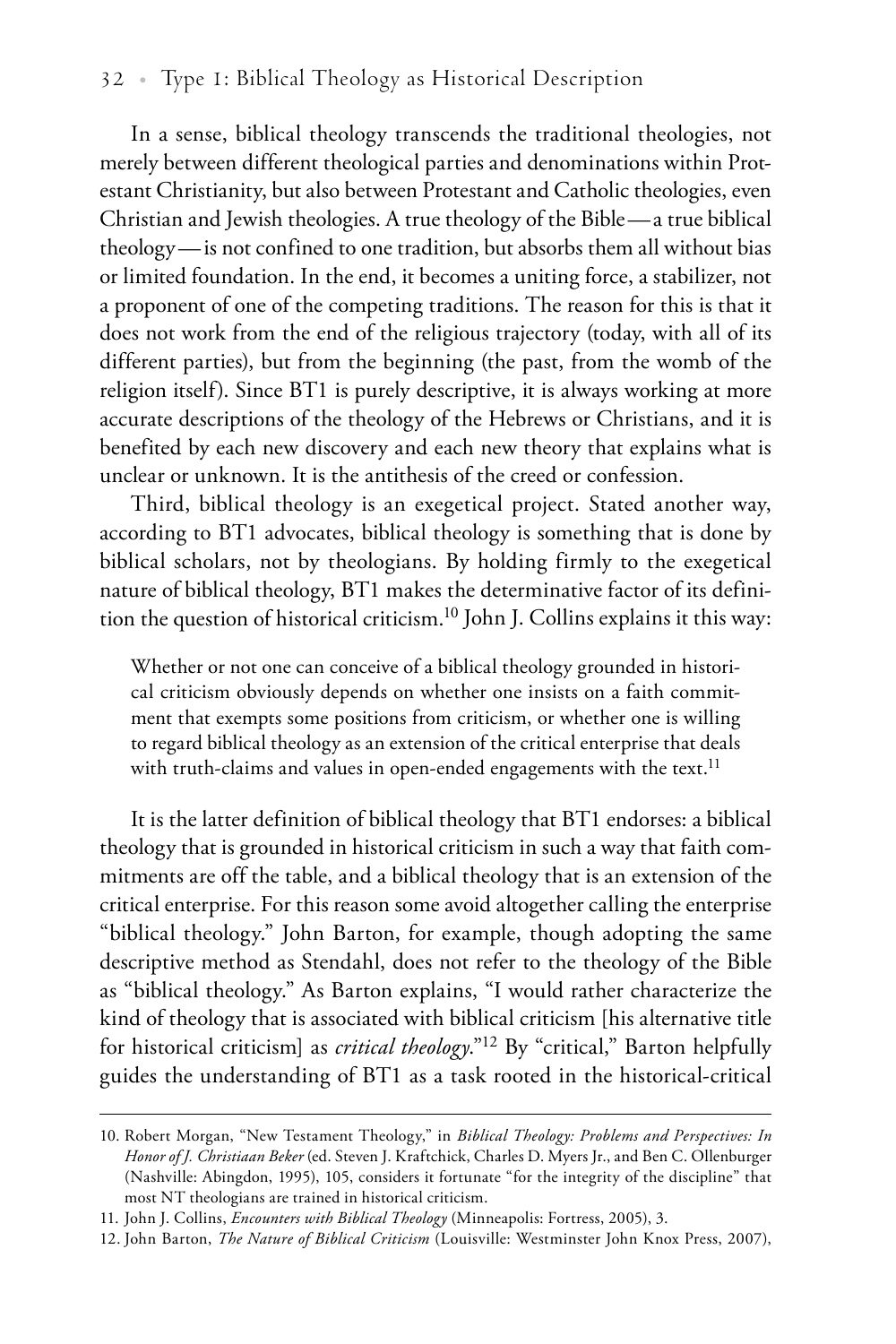method and controlled by the historical-critical agenda. Once one leaves a "critical theology," they have left the first part of a two-part process. And the two parts are "what it meant" and "what it means." As Barton explains:

Assimilating any text, the Bible included, is a two-stage operation. The first stage is a perception of the text's meaning; the second, an evaluation of that meaning in relation to what one already believes to be the case. This process cannot be collapsed into a single process, in which meaning is perceived and evaluated at one and the same time and by the same operation.<sup>13</sup>

BT1 is not dealing with truth, the determination of contemporary meaning, but with text, the determination of ancient meaning. While the former is the task of the theologian, the latter is the task of the historian. The truth question is (and can only be) asked once the text has been critically analyzed; and the results of the truth question are unimportant to the task of the firstorder historical critic. For, according to proponents of BT1, the task of biblical theology is to be descriptive, not prescriptive.

### THE USE OF BIBLICAL THEOLOGY

If the task of biblical theology for BT1 is historical and critical, the use of biblical theology is the object of the academy, not the church. Biblical theology of this sort cannot be ruled by prior faith commitments, nor can it be laden with creeds and confessions. It must be "a subject for public discussion regardless of faith commitments."14 Thus it must fit universal standards of objectivity, not limited by religious communities or tainted by religious commitments. Even more, "it is concerned with truth-claims and ethical values presented by the biblical text, and in any critical biblical theology these claims and values are open to question."15

While several proponents of BT1 are hesitant to consider a place for biblical theology outside of the academy, there are those who do give some guidelines for its use in the church. For example, according to Stendahl, maintaining a "what it meant/what it means" distinction has "considerable

<sup>185.</sup> For a similar designation see Gerd Theissen, *On Having a Critical Faith* (trans. John Stephen Bowden; London: SCM, 1979).

<sup>13.</sup> Barton, *Nature of Biblical Criticism*, 159. Stendahl, "Biblical Theology, Contemporary," who institutionalized this two-part process ("meant/means"), actually divides the second part into two halves: interpretive translation and normative relevance. As we will see below, these two halves still function to answer the dogmatic question of "what it means" (for today), which is entirely distinct from the "what it meant" question of biblical theology.

<sup>14.</sup> Collins, *Encounters with Biblical Theology*, 3.

<sup>15.</sup> Ibid.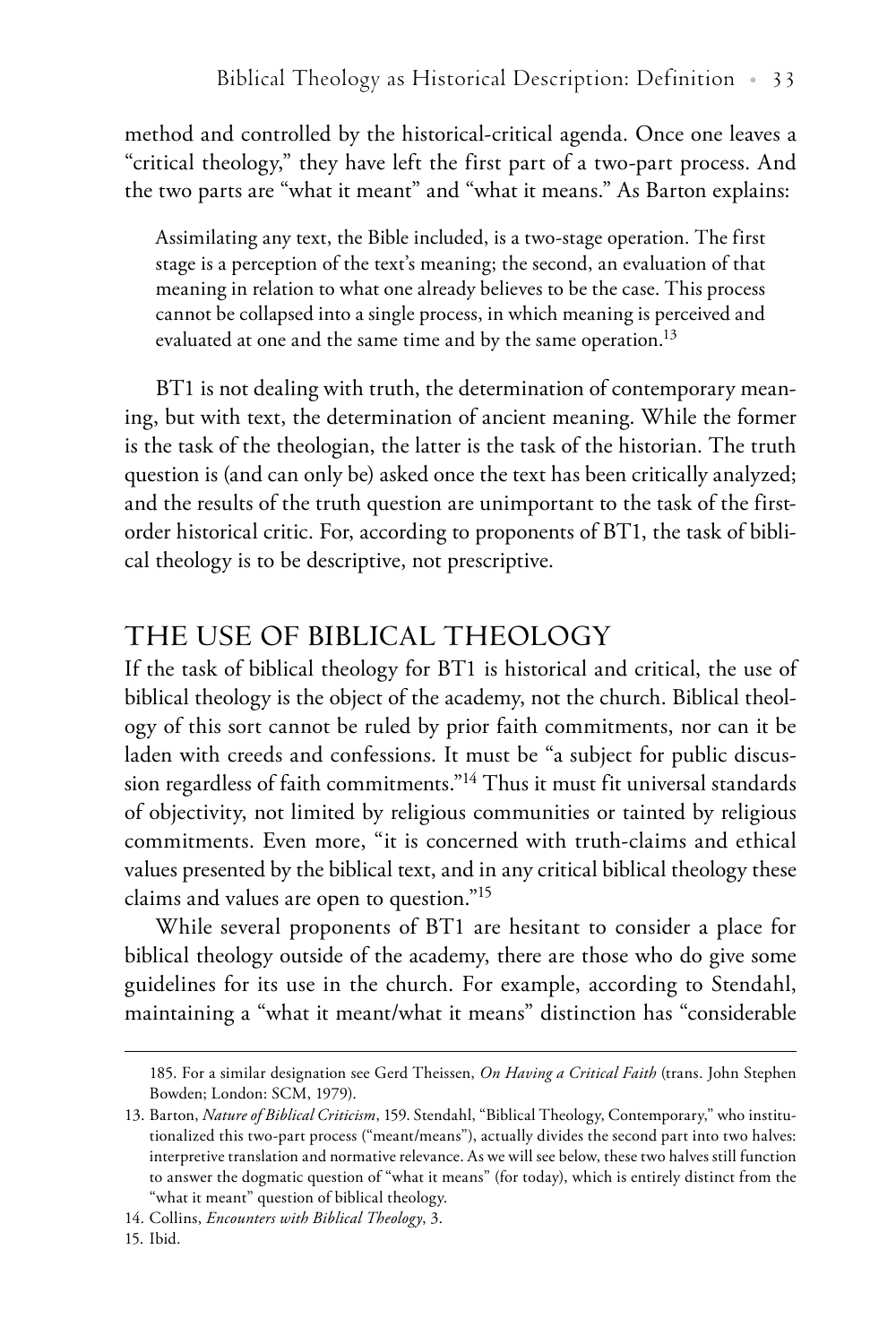ramifications" for the preacher, "if he in any sense sees it as his task to communicate the message of the Bible to the congregation whose shepherd he is." Such a statement brings sharp focus to the topic of preaching: the message *of the Bible*. Of course, Stendahl is well aware of the difference— the hiatus— between the message of the Bible in its ancient social location and the message(s) of contemporary social locations. Thus, Stendahl compares the preacher's task to that of a translator— a bilingual translator, who is capable of thinking in two languages (not Greek and Hebrew, but the language of both an ancient and modern social location):

His familiarity with the biblical world and patterns of thought should, through his work in descriptive biblical theology, have reached the point where he is capable of moving around in his Bible with idiomatic ease. His familiarity with the "language" of the contemporary world should reach a similar degree of perception and genuine understanding. Only so could he avoid the rhetorical truisms of much homiletic activity, where the message is expressed in a strange— sometimes even beautiful— mixed tongue, a homiletical Yiddish which cannot be really understood outside the walls of the Christian ghetto. 16

This vision for preaching is propelled by a concern *for the Bible*. For "a mere repetition and affirmation of the biblical language, or even a translation which mechanically substitutes contemporary terms— often with a psychological slant— for those of the original, has little chance to communicate the true intention of the biblical text."17 The vision for preaching promoted by BT1 demands, for biblical reasons, that the two contexts be separated. A consistent descriptive approach gives to the church an exposure to the Bible in its original intention (in its own terms), "as an ever new challenge to thought, faith, and response."18 This is no theology of Augustine, Aquinas, Calvin, or Schleiermacher; rather, it is much more: a true theology of the Bible.

### THE SCOPE AND SOURCES OF BIBLICAL THEOLOGY

Since the descriptive task of BT1 demands that the social location of the Bible is the only viable context from which to draw forth the Bible's true theology, the context of the Bible becomes the guide to its scope. The theol-

<sup>16.</sup> Stendahl, "Biblical Theology, Contemporary," 430.

<sup>17.</sup> Ibid.

<sup>18.</sup> Ibid., 431.